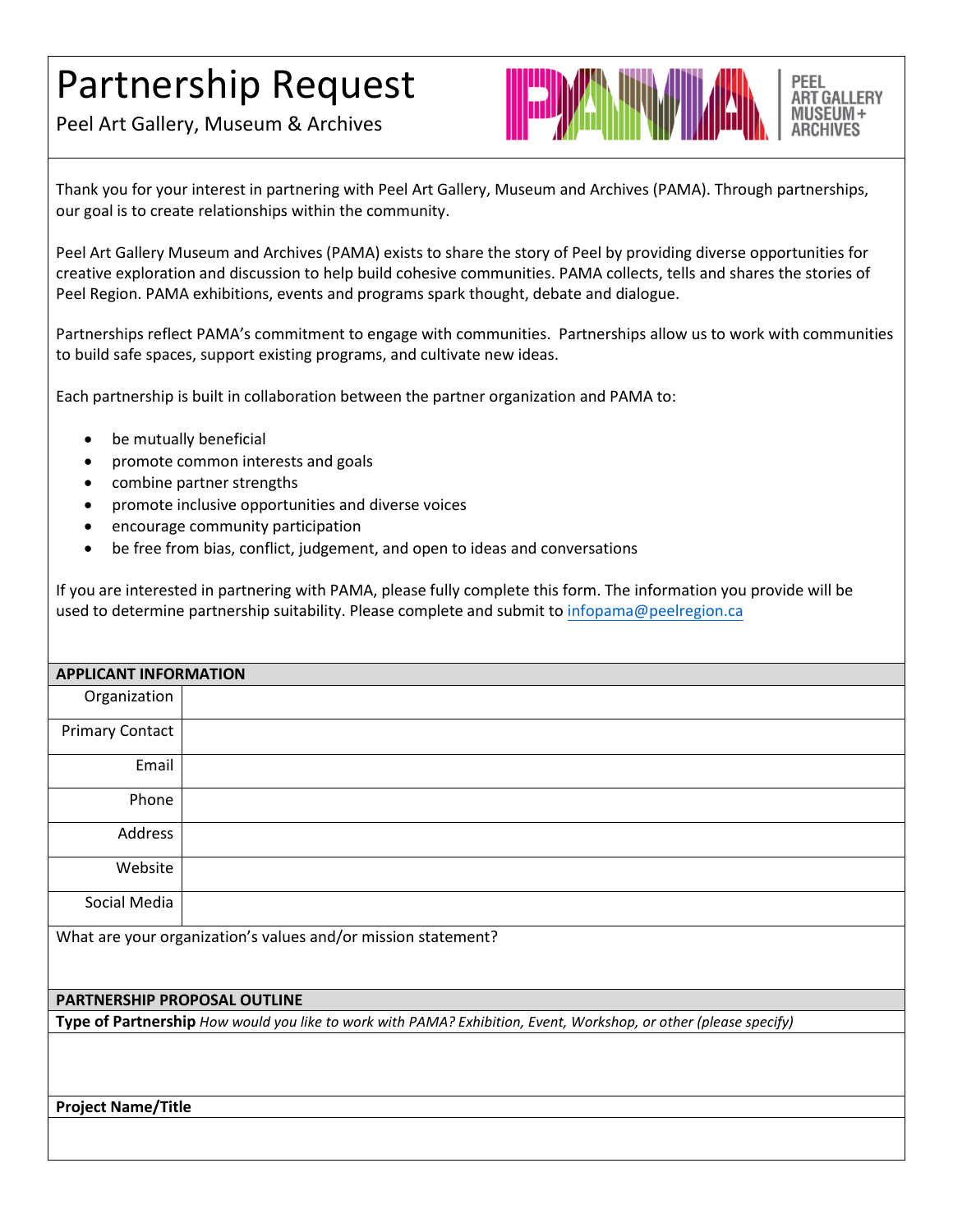**Project Description** *Please describe the project.*

**Project Goals** *What will the project achieve?*

**Audience** *Who do you want to reach? Estimate the expected number of attendees, if possible*

**Other Organizations Involved** *(i.e. funders, sponsors or other parties)*

**Examples of similar or past projects, or projects that have inspired your project**